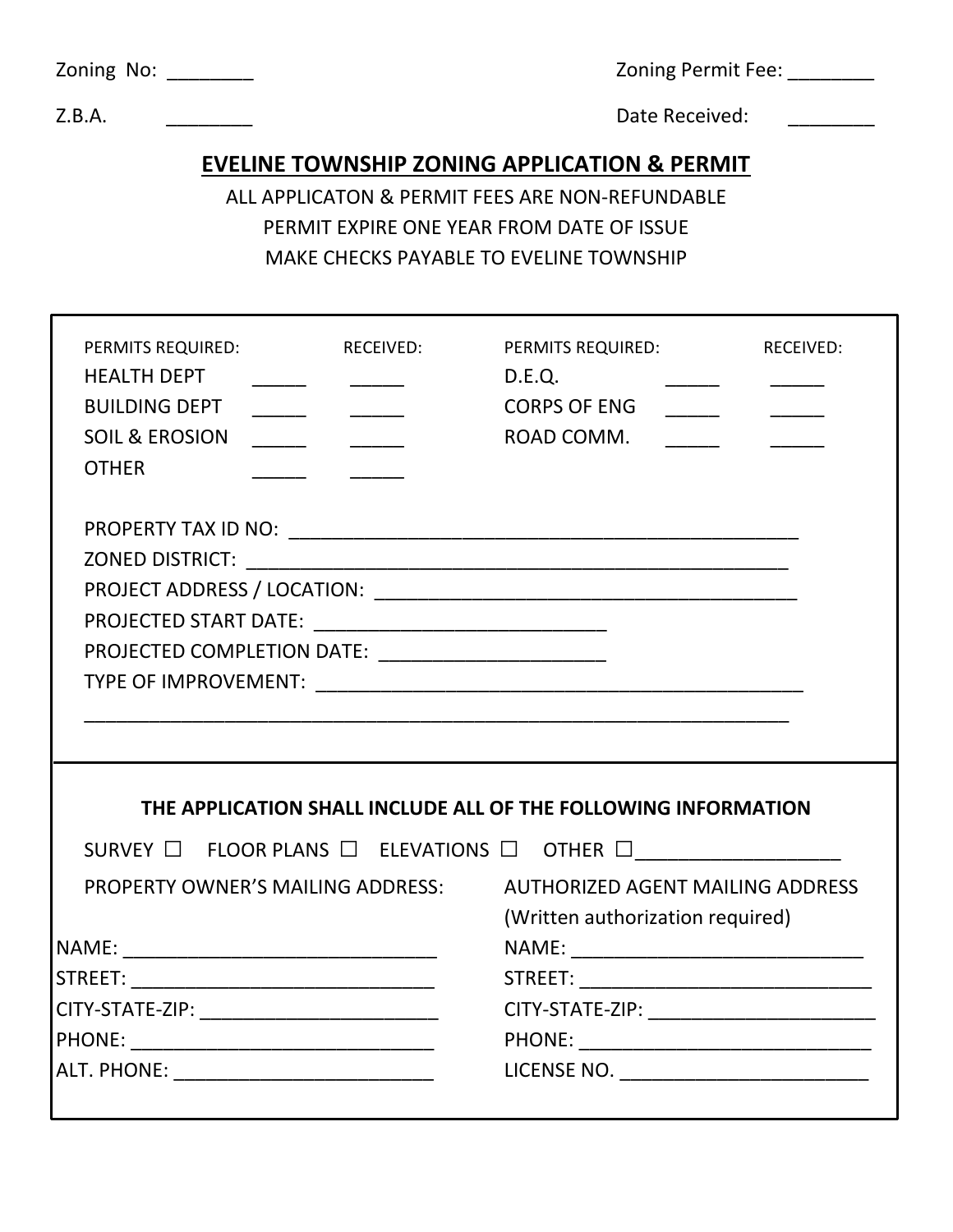### **AFFIDAVIT:**

I hereby acknowledge and agree that the statements made above are true, and if found not to be true, I understand that this application any zoning approvals granted and/or permit issued will be void. Further, I agree to comply with all conditions and regulations imposed with any zoning approvals granted and/or permits issued in connection with this application.

I hereby give permission for Eveline Township officials to enter the property related to this zoning application for the purposes of inspecting the property related to this zoning application, to ensure compliance with the Township Zoning Ordinance, and/or any conditions and regulations imposed in connection with any approvals granted and/or permits issued as a result of this application.

I hereby agree to comply with the provisions of the Zoning Ordinance of the Township of Eveline in the installation, construction, alteration, addition, or demolition herein, and if not the applicant, I hereby certify that the proposed work is authorized by the property owner, and that I have been empowered by the owner to complete and submit this application as his/her selected agent.

| <b>Owner or Authorized Agent Signature:</b> |  |
|---------------------------------------------|--|
| Date:                                       |  |

#### **FOR OFFICE USE ONLY**

| THIS IMPROVEMENT CONFORMS TO THE ZONING ORDINANCE                                                              |                          |  |
|----------------------------------------------------------------------------------------------------------------|--------------------------|--|
| THIS IMPROVEMENT DOES NOT CONFORM TO THE FOLLOWING ZONING                                                      |                          |  |
|                                                                                                                |                          |  |
| ZONING ADMINISTRATOR: The Contract of the Contract of Tennis and Tennis and Tennis and Tennis and Tennis and T |                          |  |
| DATE:<br><u> 1980 - Jan James James Barbara, martxa eta idazlea (</u>                                          | (EXPIRES AFTER ONE YEAR) |  |
| <b>REV 5-2008</b>                                                                                              |                          |  |